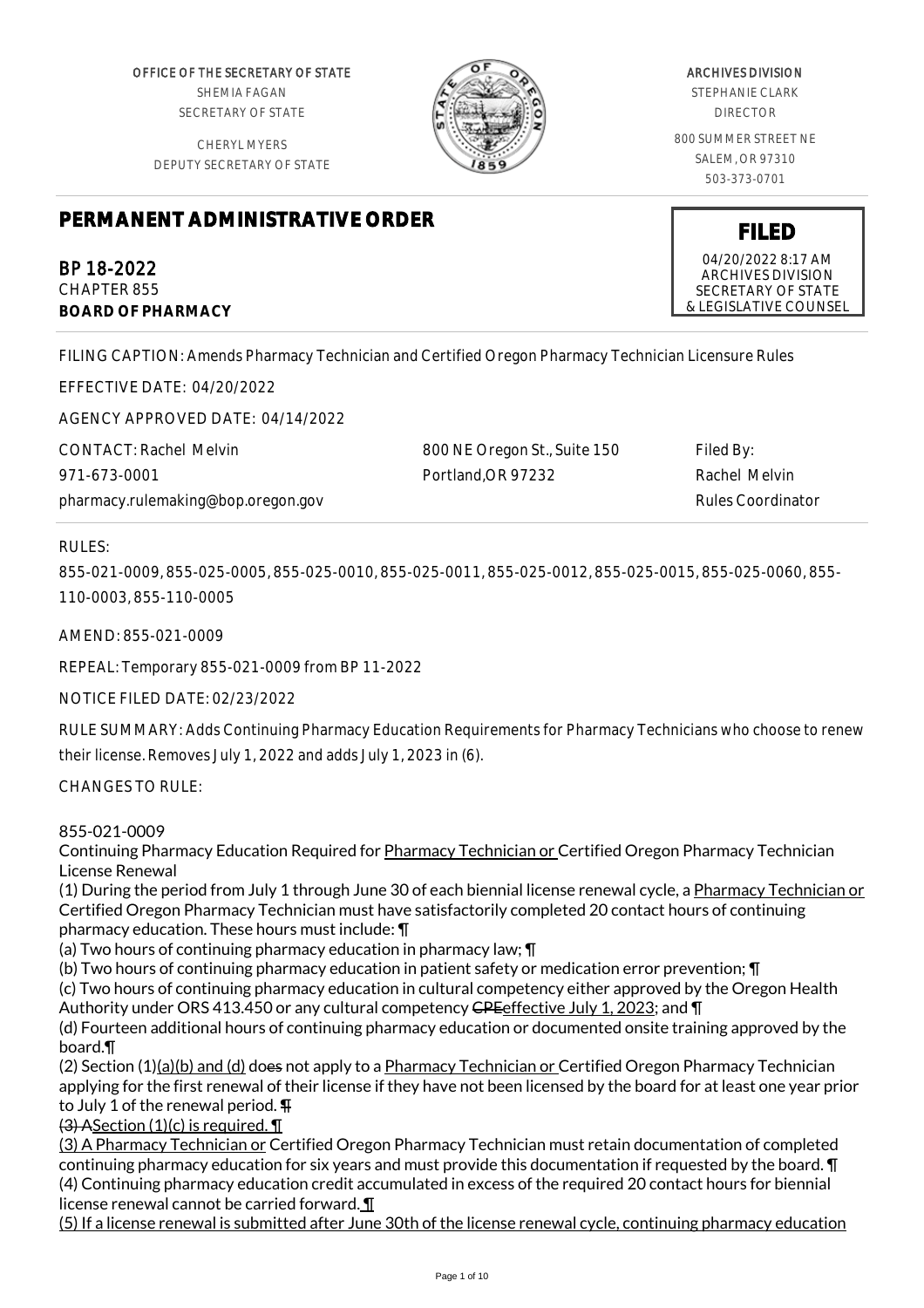must be completed prior to submission of the license renewal.¶ (6) Section (1)(a)(b) and (d) do not apply to a Pharmacy Technician applying for the first renewal of their license prior to July 1, 2023. Section (1)(c) is required. Statutory/Other Authority: ORS 689.205 Statutes/Other Implemented: ORS 689.285, ORS 689.486, ORS 413.450, ORS 676.850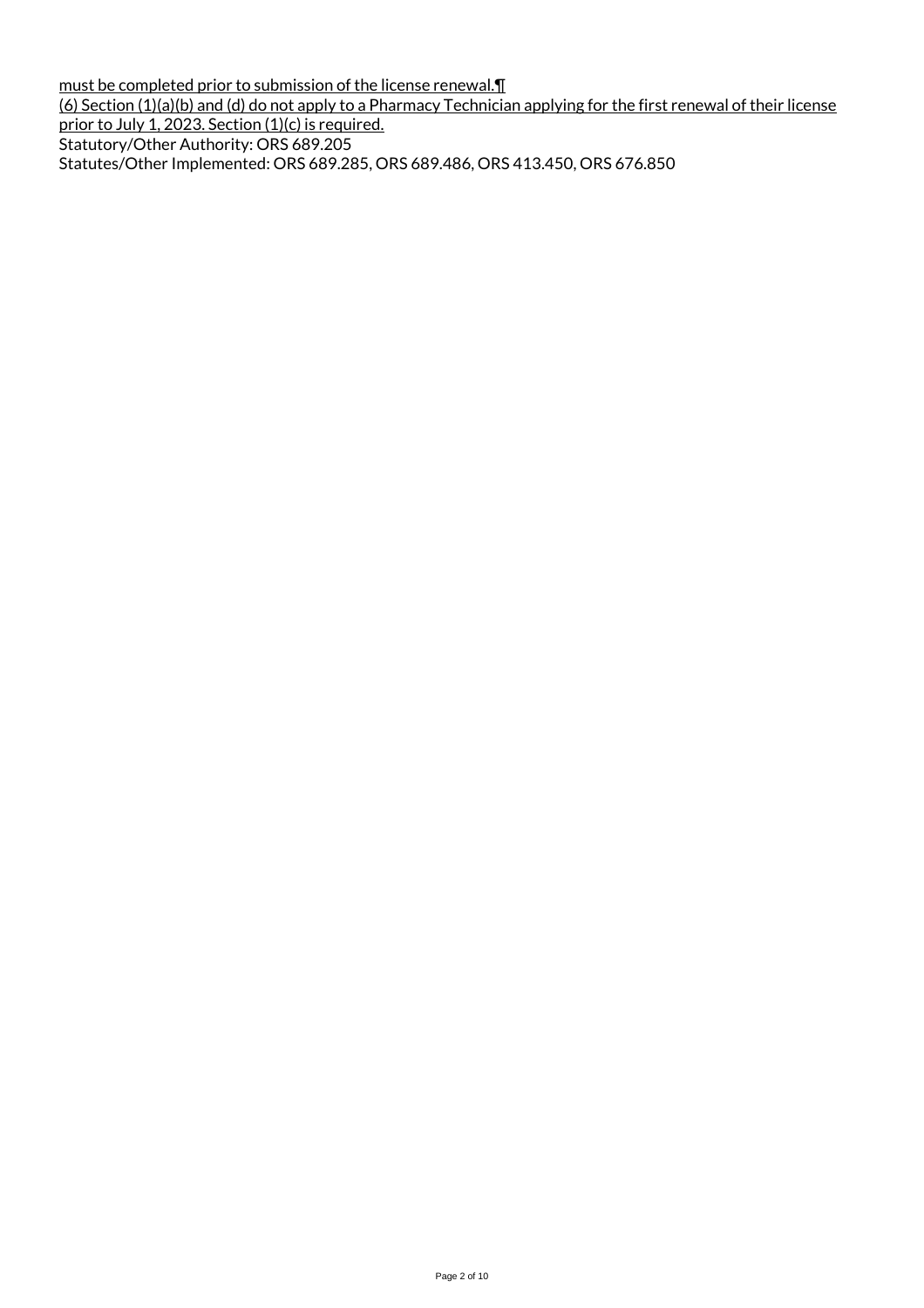REPEAL: Temporary 855-025-0005 from BP 11-2022

NOTICE FILED DATE: 02/23/2022

RULE SUMMARY: Amendments clarify licensure requirements for Pharmacy Technicians and Certified Oregon

Pharmacy Technicians.

CHANGES TO RULE:

855-025-0005 Licensure: Qualifications for Licensure as a- Pharmacy Technician or Certified Oregon Pharmacy Technician ¶

(1) To qualify for licensure as a Pharmacy Technician or Certified Oregon Pharmacy Technician, an applicant must demonstrate that the applicant is at least 18 years of age and has obtained acompleted high school diploma or GED.¶

(2) Section one does not apply to persons under the age of 18 licensed by the Board as a Pharmacy Technician prior to January 1, 2015.¶

(3) An applicant for licensure as a P(or equivalent).¶

(2) To qualify for licensure as a Certified Oregon Pharmacy Technician, the applicant must also demonstrate that the applicant has taken and passed a national pharmacy <sub>F</sub>technician or Ccertified Oregon Pharmacy Technician must complete an application for licensure, provide the Board with a valid e-mail address and furnish documentation required to conduct a criminal background checkcation examination offered by: [1]

(a) Pharmacy Technician Certification Board (PTCB); or¶

(b) National Healthcareer Association (NHA).¶

(43) No person whose license has been denied, revoked, suspended or restricted by any healthcare professional regulatory Bhoard may be licensed as a Pharmacy Technician or Certified Oregon Pharmacy Technician unless the B board determines that licensure will pose no danger to patients or to the public interest.

Statutory/Other Authority: ORS 689.205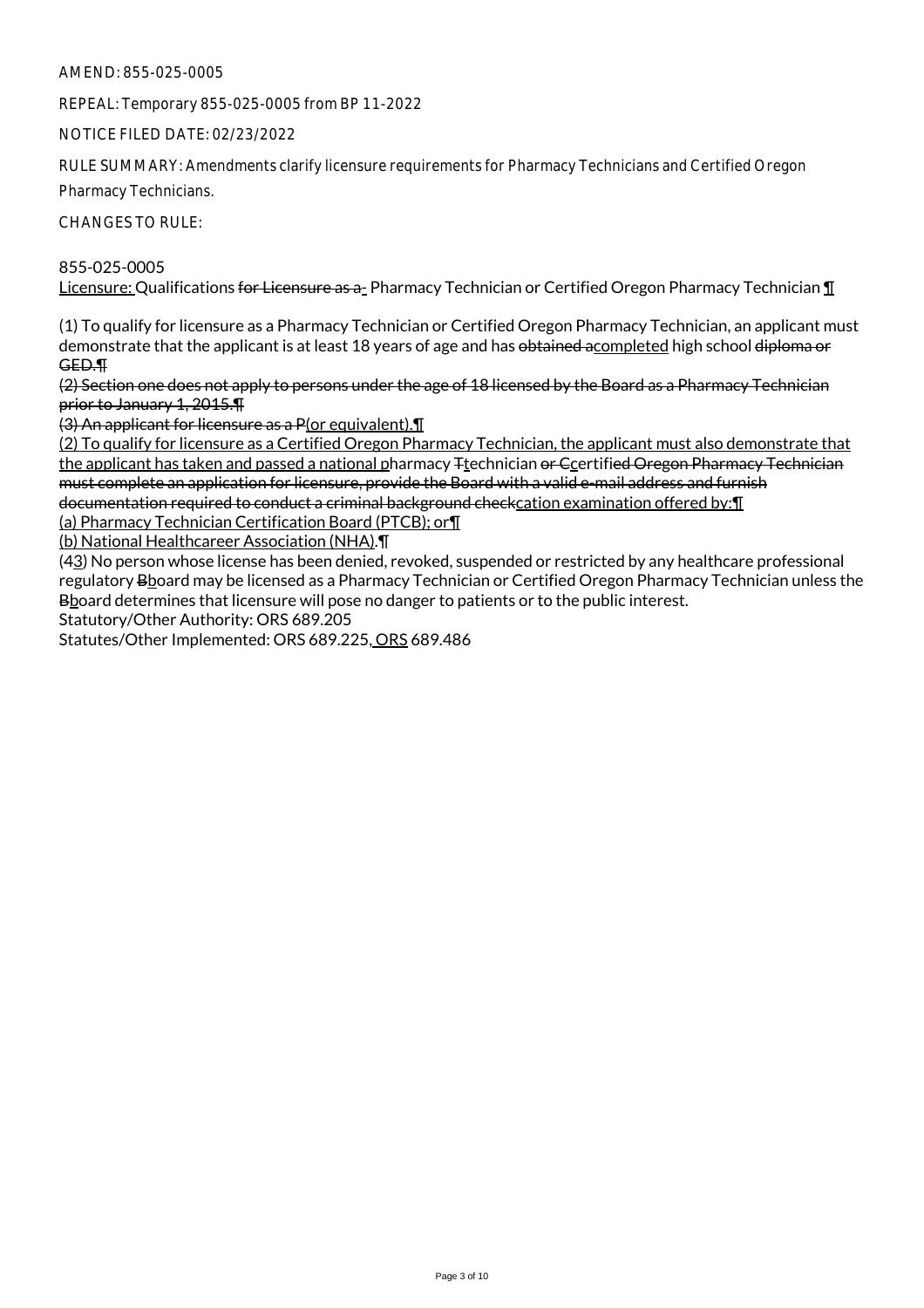REPEAL: Temporary 855-025-0010 from BP 11-2022

NOTICE FILED DATE: 02/23/2022

RULE SUMMARY: Amendments clarify the elements of a complete application for a Pharmacy Technician license.

CHANGES TO RULE:

855-025-0010 Licensure as a: Application- Pharmacy Technician \[

(1) The An application for license of ure as a Pharmacy Technician expires the second June 30 from the date of issue and is not to exceed two years, except that due to the COVID-19 declared public health emergency, Pharmacy Technician (PT) licenses set to expire June 30, 2020, will instead expire on 12/31/2020.¶ (2) The Pharmacy Technician license is not renewable.¶

(3) A time limited extension of a Pharmay be accessed on the board website.¶

(2) Failure to completely, accurately and honestly answer all questions on the application for licensure or renewal of licensure is grounds for discipline;¶

(3) Failure to disclose any arrest for a felony or misdemeanor, or any indictment for a felony may result in denial of the application.¶

(4) The board macy Technician license may be granted once by petition to the Board. The written completed petition must be received by the Board prior to the expiration of the PT license.issue a license to a qualified applicant after the receipt of:¶

(a) A completed application;¶

(b) Payment of the fee prescribed in OAR 855-110;¶

(c) A current, passport regulation size photograph (full front, head to shoulders);¶

(d) Personal identification or proof of identity; and¶

(4e) An individual may reapply for a Pharmacy Technician license if the previous PT license is lapsed for a period greater than five years completed national fingerprint-based background check.¶

(5) The license of a Pharmacy Technician expires June 30 in even numbered years and may be renewed biennially. Statutory/Other Authority: ORS 689.205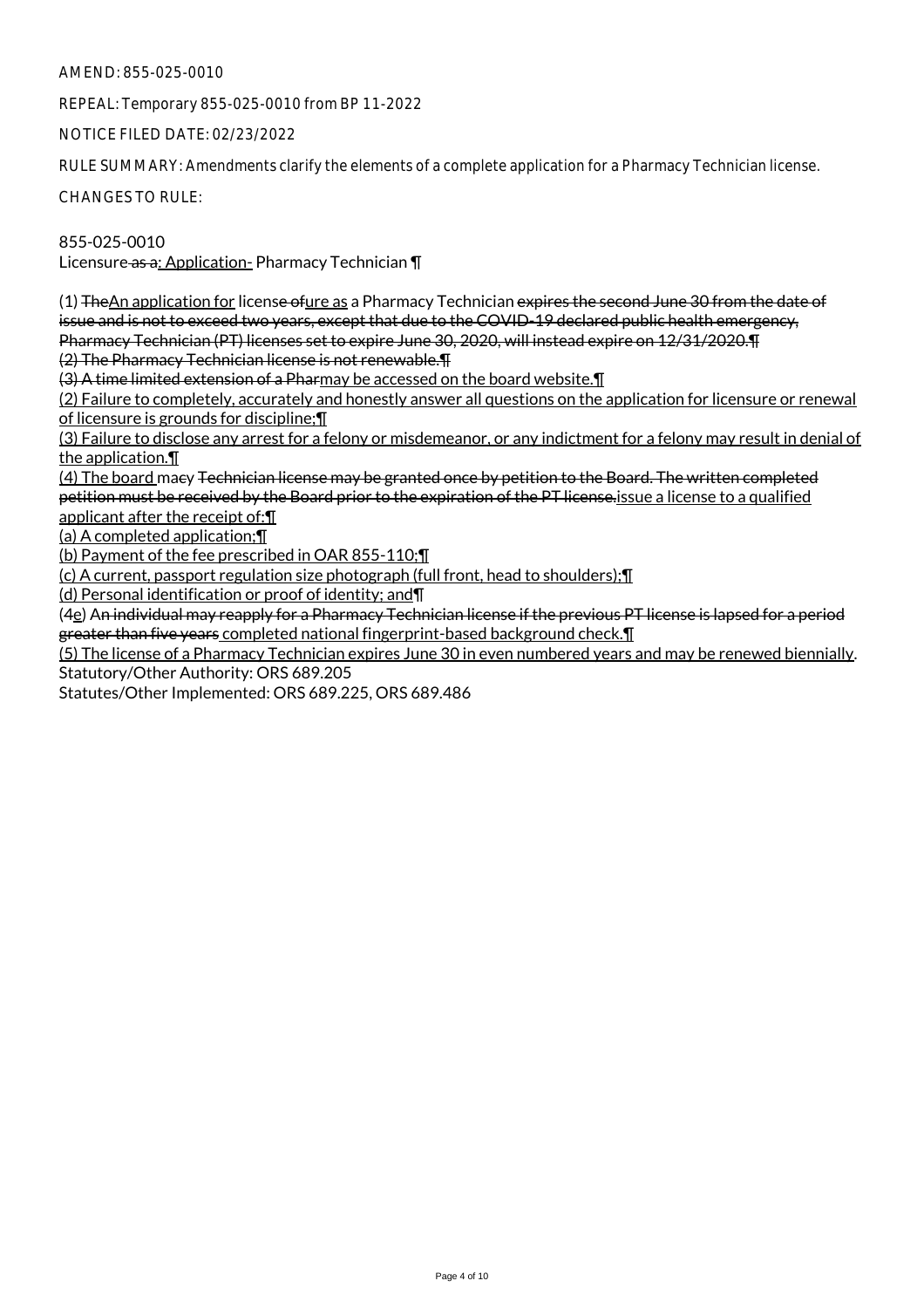ADOPT: 855-025-0011

REPEAL: Temporary 855-025-0011 from BP 11-2022

NOTICE FILED DATE: 02/23/2022

RULE SUMMARY: Amendments clarify requirements for Pharmacy Technician license renewal and reinstatement.

CHANGES TO RULE:

#### 855-025-0011

Licensure: Renewal or Reinstatement- Pharmacy Technician

(1) An applicant for renewal of a Pharmacy Technician license must:¶

(a) Pay the biennial license fee required in OAR 855-110.¶

(b) Complete the continuing pharmacy education requirements as directed in OAR 855-021; ¶

(c) Be subject to an annual criminal background check.¶

(2) A Pharmacy Technician who fails to renew their license by the expiration date and whose license has been lapsed for one year or less may apply to renew their license and must pay a late fee required in OAR 855-110. ¶ (3) A Pharmacy Technician or who fails to renew their license by the expiration date and whose license has been lapsed for greater than one year may apply to reinstate their license as follows:¶

(a) Must apply per OAR 855-025-0010; and¶

(b) Provide certification of completion of 10 continuing education hours earned in the prior 12 months. These

hours may not be counted toward a future renewal; and must include: I

(A) One hour of continuing pharmacy education in pharmacy law;¶

(B) One hour of continuing pharmacy education in patient safety or error prevention; and¶

(C) One hour of continuing pharmacy education in cultural competency either approved by the Oregon Health Authority under ORS 413.450 or any cultural competency CPE; and¶

(D) Seven other hours of pharmacy technician-specific continuing education.

Statutory/Other Authority: ORS 689.205

Statutes/Other Implemented: ORS 689.225, ORS 689.486, ORS 413.450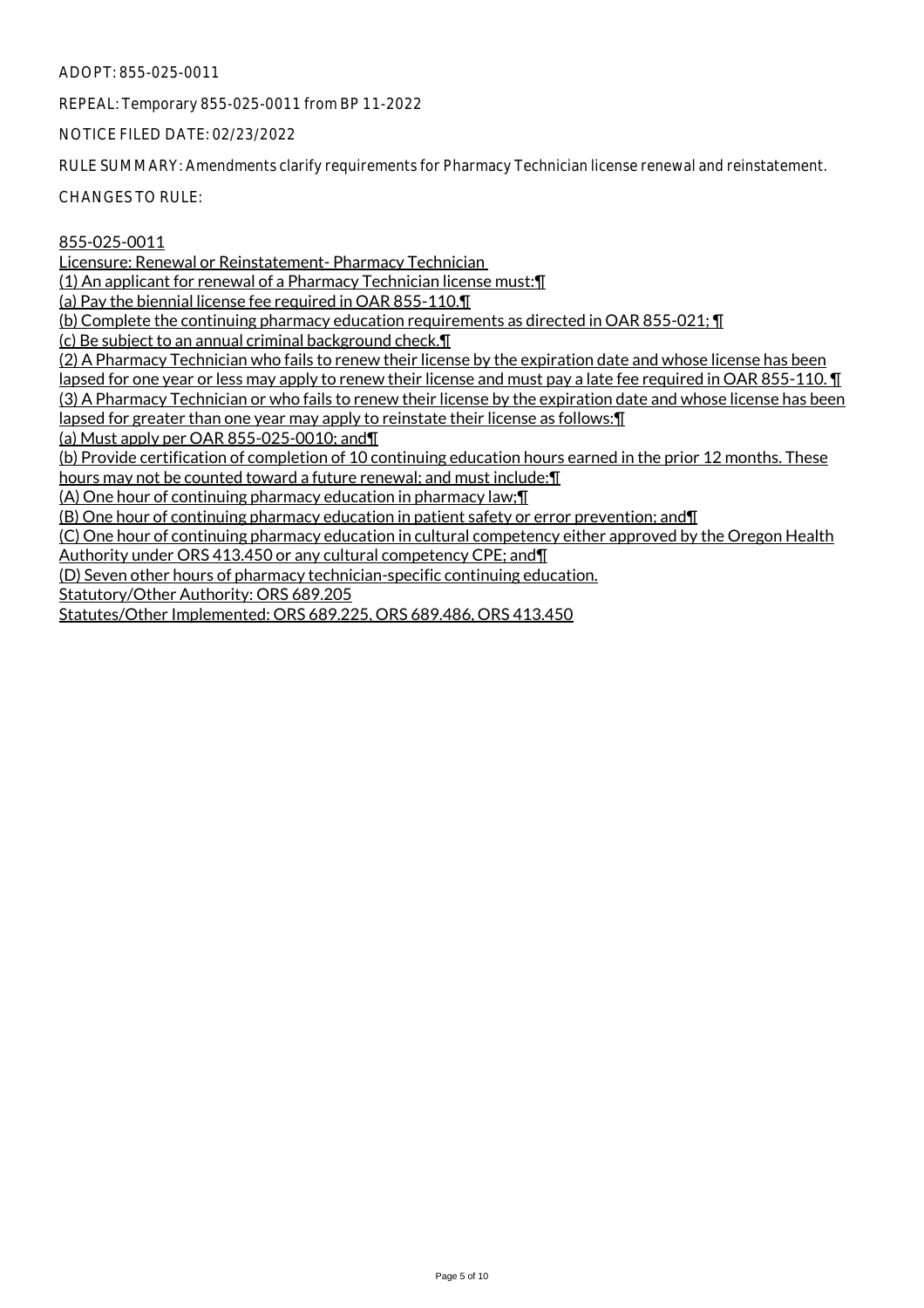REPEAL: Temporary 855-025-0012 from BP 11-2022

NOTICE FILED DATE: 02/23/2022

RULE SUMMARY: Amendments clarify the elements of a complete application for a Certified Oregon Pharmacy

Technician license.

CHANGES TO RULE:

855-025-0012 Licensure as a: Application- Certified Oregon Pharmacy Technician  $\P$ 

 $(1)$  To qualify An application for licensure as a Certified Oregon Pharmacy Technician, the applicant must dem may be accessed on the board website. ¶

(2) Failure to completely, accurately and honest<del>rate that he or she has taken and passed a national phar</del>ly answer all questions on the application for licensure or renewal of licensure is grounds for discipline. ¶

(3) Failure to disclose any arrest for a felony or misdemeanor, or any indictment for a felony may result in denial of the application.¶

(4) The board maey technician certification examination offered by: issue a license to a qualified applicant after the receipt of: ¶

(a) A completed application;¶

(b) Payment of the fee prescribed in OAR 855-110;¶

(ac) The Pharmacy Technician Certification Board (PTCB); orA current, passport regulation size photograph (full front, head to shoulders);¶

(d) Personal identification or proof of identity; ¶

(be) The National Healthcareer Association (A completed national fingerprint-based background check; and II (f) Proof that the applicant has taken and passed a national pharmacy technician certification offered by the PTCB or the NHA).¶

(25) The license of a Certified Oregon Pharmacy Technician expires June 30 in even numbered years and mustay be renewed biennially.

Statutory/Other Authority: ORS 689.205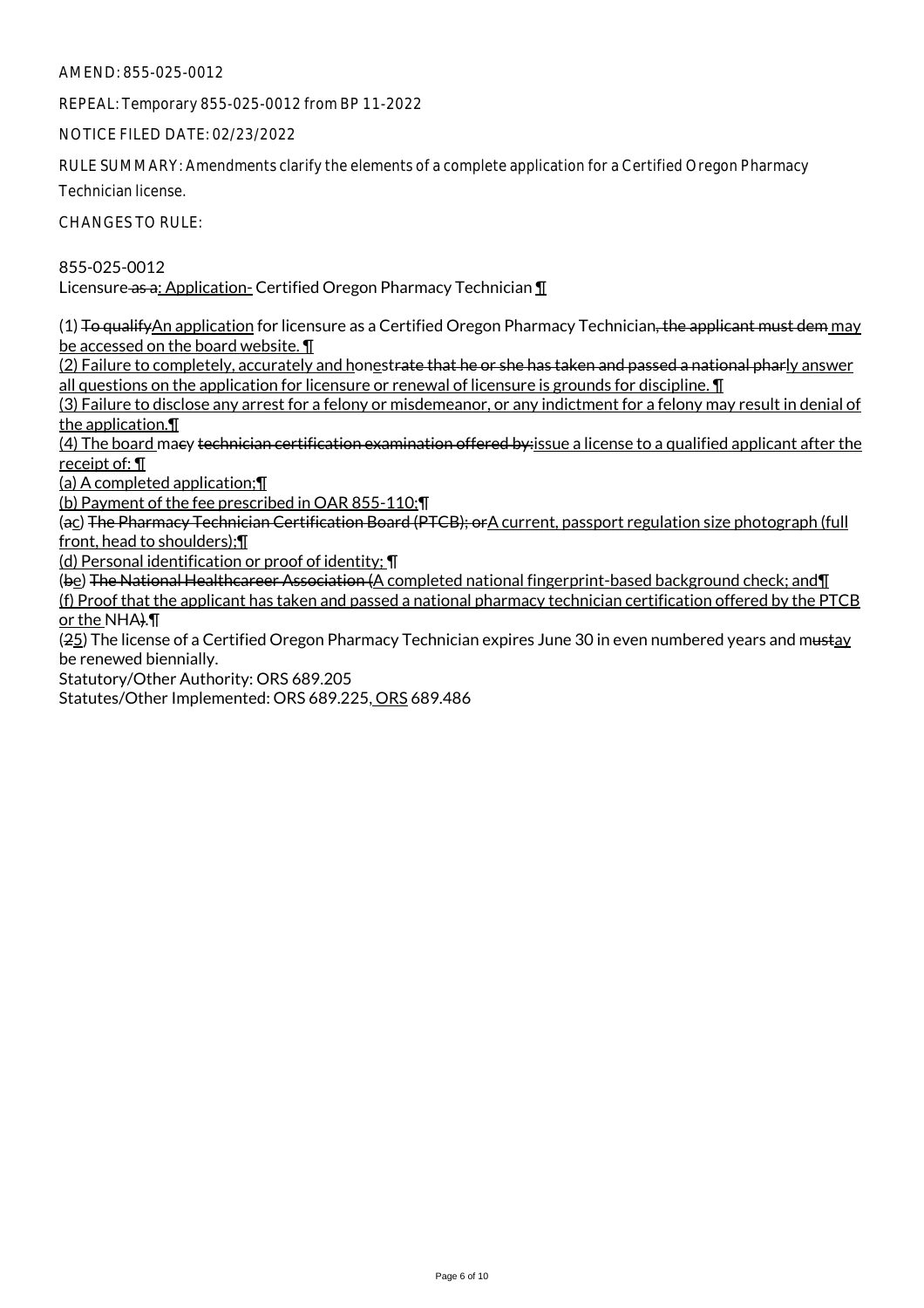REPEAL: Temporary 855-025-0015 from BP 11-2022

NOTICE FILED DATE: 02/23/2022

RULE SUMMARY: Amendments clarify the requirements for renewal or reinstatement of a Certified Oregon Pharmacy

Technician license.

CHANGES TO RULE:

# 855-025-0015

Renewal of Licensure as aLicensure: Renewal or Reinstatement- Certified Oregon Pharmacy Technician ¶

(1) A person who has taken and passed a national pharmacy technician certification examination listed in OAR 855-025-0012(1)(a)-(b) may use the following title, and is referred to in these rules as, and is licensed as a "Certified Oregon Pharmacy Technician."¶

(2) An applicant for renewal of a Certified Oregon Pharmacy Technician license must:¶

(a) Pay the biennial license fee required in OAR 855-110.; I

(b) Completion ofe the continuing pharmacy education requirements as directed in OAR 855-021; and T

(c) Be subject to an annual criminal background check.¶

(3) Continued national certification is not required to renew a license as a Certified Oregon Pharmacy Technician.¶

(4) A Certified Oregon Pharmacy Technician who fails to renew his or hetheir license by the expiration date and whose license has been lapsed for <del>less than one ye</del>one year or less may renew their license and must pay a late fee required in OAR 855-110. ¶

(5) A Certified Oregon Phar macy renew his or her license as follows:¶

(a) Complete the renewal process;¶

(b) Pay the biennial license fee as prescribed in OAR 855-110;¶

(c) Pay a late feeTechnician who fails to renew their license by the expiration date and whose license has been lapsed for greater than one year may apply to reinstate their license as follows:¶

(a) Must apply per OAR 855-025-0010; and¶

(b) Provide certification of completion of 10 continuing education hours earned in the prior 12 months. These hours may not be counted toward a future renewal; and must include:¶

(A) One hour of continuing pharmacy education in pharmacy law;¶

(B) One hour of continuing pharmacy education in patient safety or error prevention; and¶

(dC) Complete the requiredOne hour of continuing pharmacy education pursuant to OAR 855-021in cultural competency either approved by the Oregon Health Authority under ORS 413.450 or any cultural competency CPE; and¶

(D) Seven other hours of pharmacy technician-specific continuing education.

Statutory/Other Authority: ORS 689.205

Statutes/Other Implemented: ORS 689.225, ORS 689.486, ORS 413.450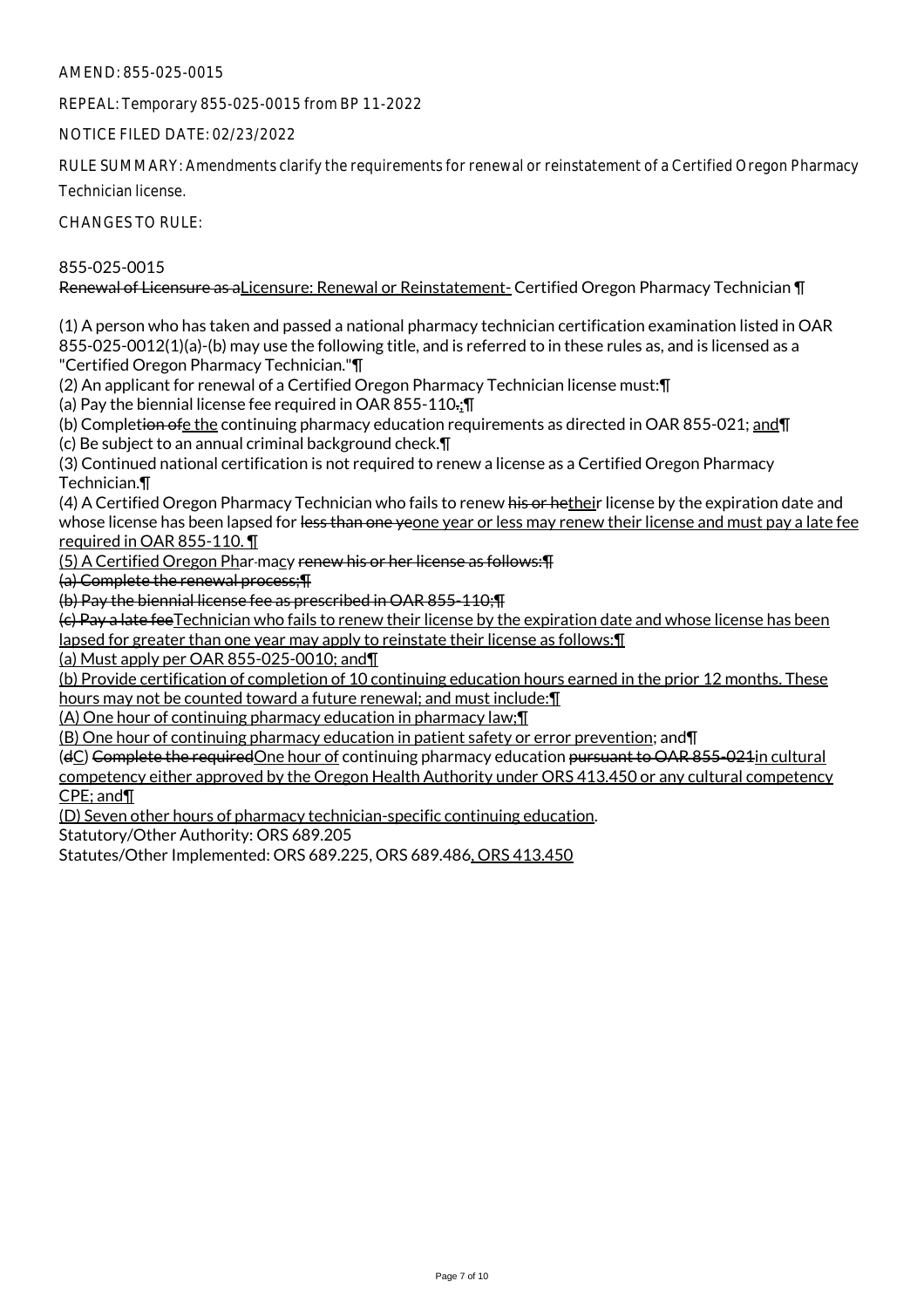#### REPEAL: 855-025-0060

#### NOTICE FILED DATE: 02/23/2022

RULE SUMMARY: OAR 855-025-0015 clarifies the requirements for renewal or reinstatement of a Certified Oregon Pharmacy Technician license, repealing this rule is necessary to eliminate conflict between the old rules and new rules.

CHANGES TO RULE:

#### 855-025-0060

#### Reinstatement of a Certified Oregon Pharmacy Technician License ¶

(1) A Certified Oregon Pharmacy Technician who fails to renew their license by the deadline and whose license has been lapsed for greater than one year may reinstate their license as follows:¶

(a) Complete a new application for licensure and provide the board with a valid e-mail address;¶

(b) Pay the biennial license fee as prescribed in OAR 855-110;¶

(c) Submit to a national fingerprint background check; and¶

(d) Provide certification of completion of 10 continuing education hours. These hours may not be counted toward renewal; and must include:¶

(A) One hour of continuing pharmacy education in pharmacy law;¶

(B) One hour of continuing pharmacy education in patient safety or error prevention; and¶

(C) One hour of continuing pharmacy education in cultural competency either approved by the Oregon Health Authority under ORS 413.450 or any cultural competency CPE; and¶

(D) Seven other hours of pharmacy technician-specific continuing education.¶

(2) A Certified Oregon Pharmacy Technician whose license has been lapsed greater than five years must:¶

(a) Re-take and pass a national pharmacy technician certification examination offered by:¶

(A) The Pharmacy Technician Certification Board (PTCB); or¶

(B) National Healthcareer Association (NHA).¶

(b) Satisfy reinstatement requirements pursuant to OAR 855-025-0060(1).

Statutory/Other Authority: ORS 689.205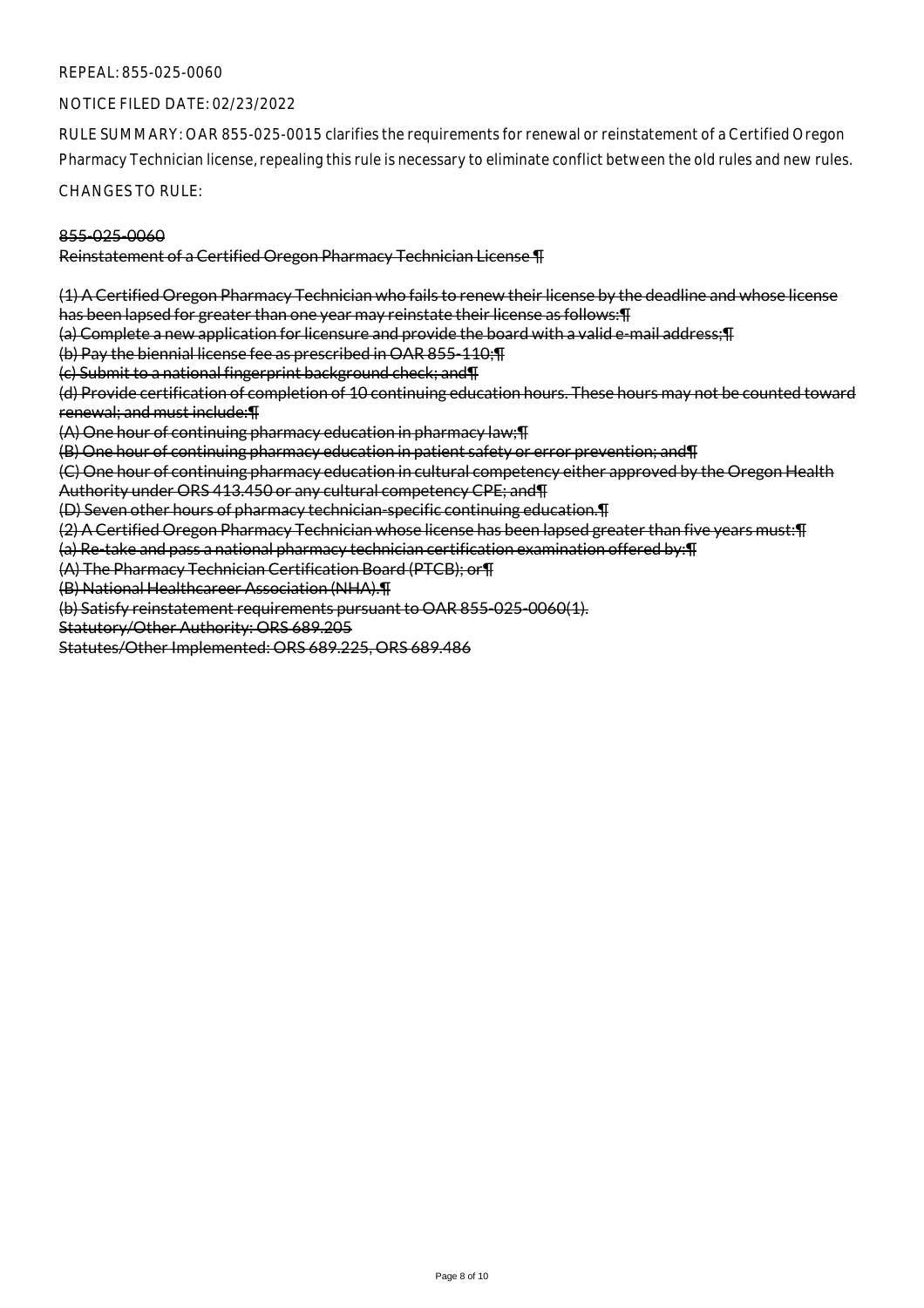AMEND: 855-110-0003

REPEAL: Temporary 855-110-0003 from BP 11-2022

NOTICE FILED DATE: 02/23/2022

RULE SUMMARY: Clarifies that the fee for applications received within 180 days of expiration will be reduced to onehalf a biennial rate. Adds Pharmacy Technicians to list of licensees that can receive this rate adjustment.

CHANGES TO RULE:

855-110-0003 General ¶

(1) All fees paid under these rules are non-refundable.¶

(2) Fees cannot be prorated.¶

(3) Fees for initial licensure as a Pharmacist, Pharmacy Technician or Certified Oregon Pharmacy Technician may will be reduced to one-half of a biennial rate, if the application is received within 180 days of expiration. In (4) A late fee must be paid  $\mathbf{w}$ :  $\P$ 

(a) When a renewal application is received after the date specified in these rules; or  $\P$ 

(b) When the board requests additional information from an applicant and this information is not provided within 30 days.¶

(5) A fee may be assessed when an application is submitted incomplete and the board requests the missing information.

Statutory/Other Authority: ORS 689.205 Statutes/Other Implemented: ORS 689.135